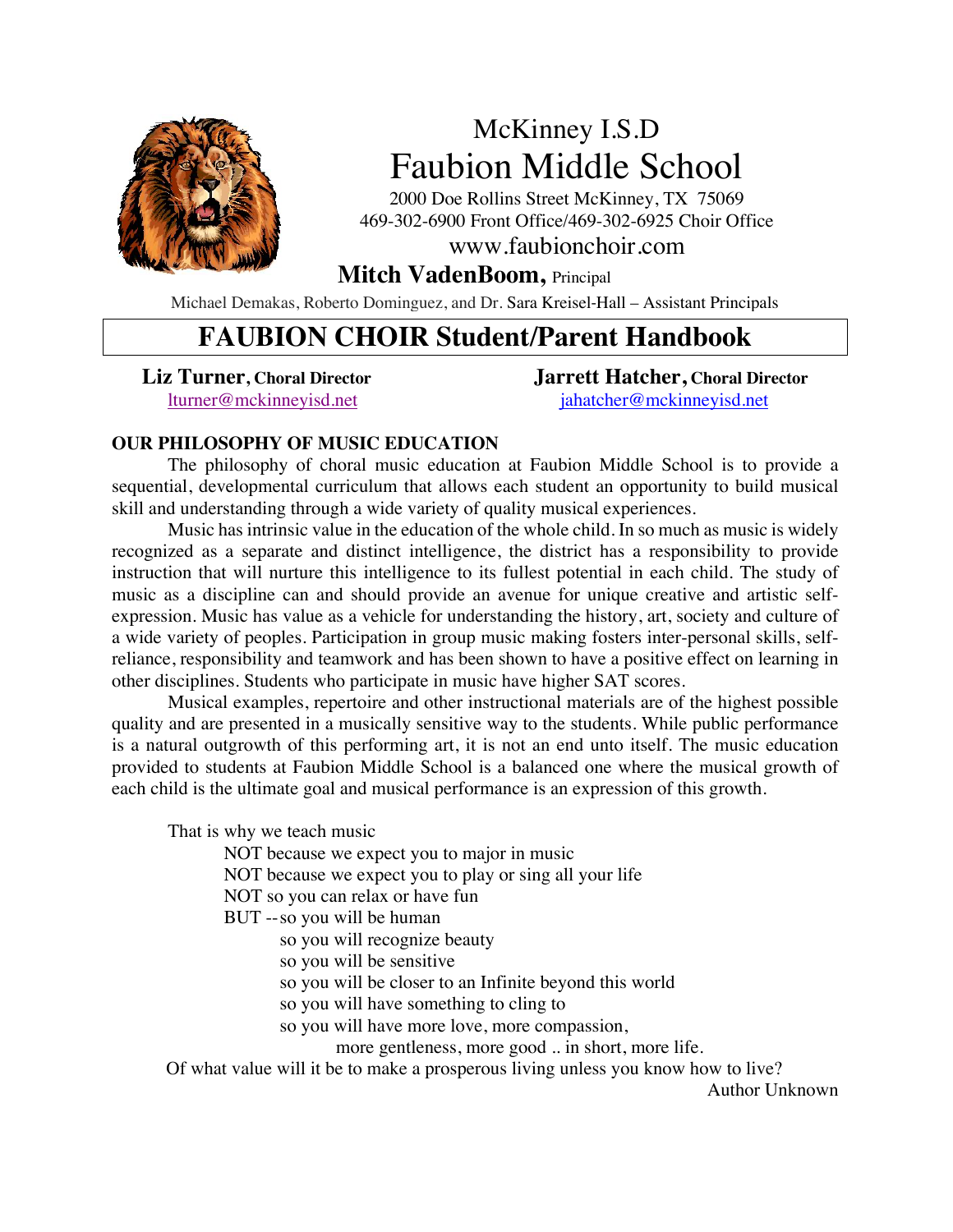# **BEHAVIOR EXPECTATIONS**

- 1. **Be honorable.** Stay on task and show self-discipline in conduct during rehearsals. Follow instructions the first time they are given. Raise your hand and wait for permission to speak.
- 2. **Be mindful.** Be supportive, courteous, and encouraging of your fellow choir members. Be respectful of their property and personal space. We work together as a team for greater success.
- 3. **Be safe.** The choir room is no place for arguing or horseplay. This room is both our and your home away from home!

# **DAILY PROCEDURES**

Enter the choir room in an orderly fashion and be in your seat prepared for class before the tardy bell rings. Class is dismissed by the teacher. Consequences for tardies will follow school policy.

Upon entering the choir room…

- $\boxtimes$  Dispose of any gum, candy or soft drinks before the bell rings; it can create a serious health hazard.
- $\boxtimes$  Backpacks, tote bags, cell phones and/or purses must be stored under each singer's chair on the risers.
- $\boxtimes$  Be prepared to stay in class. You will be issued a restroom card to track each time you leave class.
- $\boxtimes$  Bring a water bottle if you get thirsty! Please dispose of water bottle or take to your next class.
- $\boxtimes$  Be prepared to begin daily rehearsals when the bell rings and have a sharpened pencil at your seat.

This is choir, and you will be expected to sing with tall vowels, sit or stand with tall posture when singing, and refrain from disrupting rehearsal. Because this is a participatory class, failure to meet these expectations will negatively affect your daily participation grade.

# **CONSEQUENCES**

First infraction – warning/time away

Second infraction – private conversation with director

Third infraction – detention and/or parent contact made

Fourth infraction – parent/student teacher conference (phone or in person)

Fifth infraction – office referral

# **\*SEVERE OFFENSE WILL RESULT IN AUTOMATIC OFFICE REFERRAL\***

Severe offences include: fighting, teacher insubordination, offensive language, commits or threatens to commit physical harm to others or self, damages or destroys property of another or self, refuses to participate or engages in activity that prohibits classroom function.

# **GRADING**

The choir calendar will be distributed the first day of school and can be found at www.faubionchoir.com. Reminders of upcoming events will be communicated through email and Remind 101. If there are any changes in the concert/rehearsal calendar, you will be notified as soon as possible. The calendar will include all important dates for the year, including social events, extra-curricular activities, rehearsals and concerts.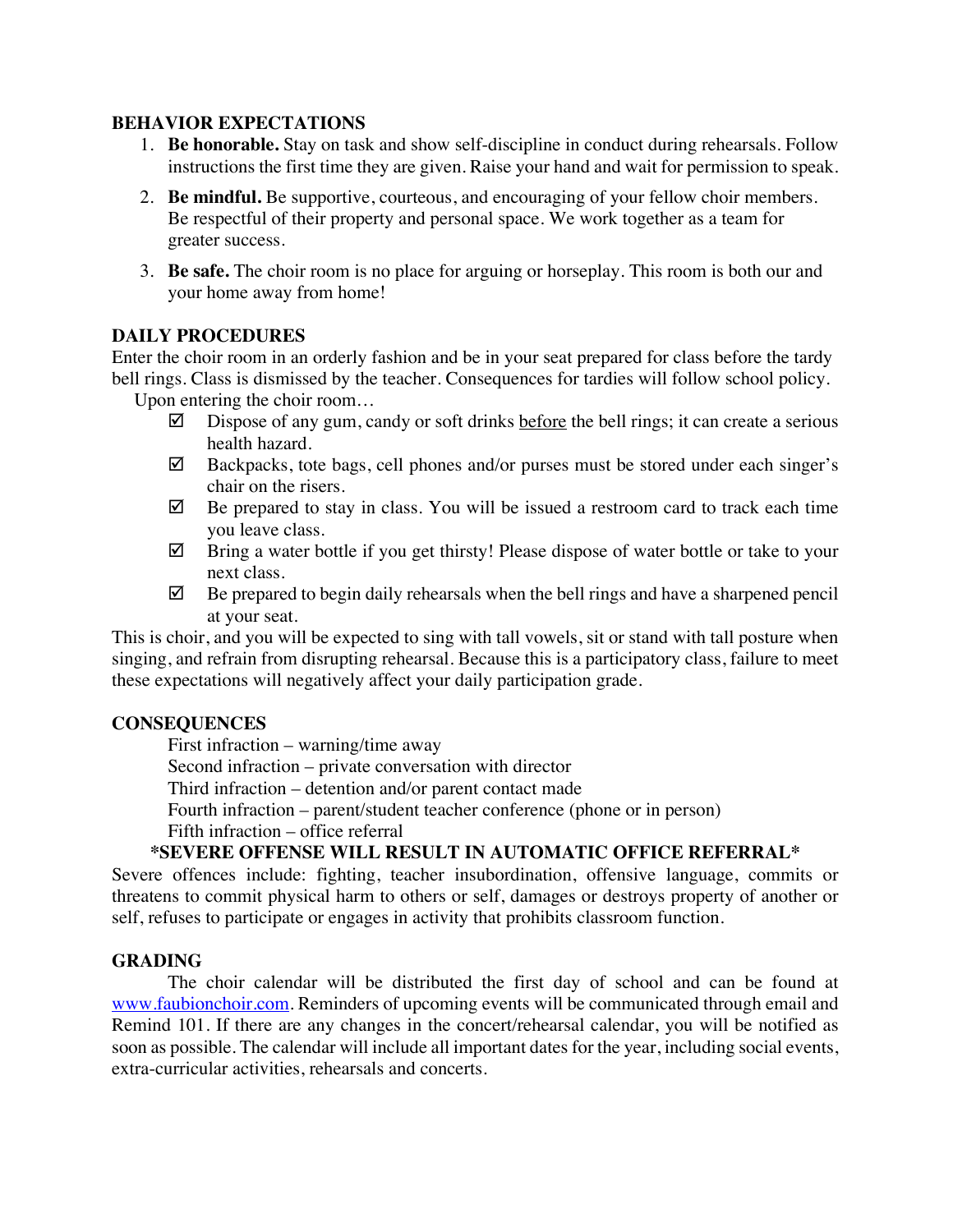# **70% Summative evaluation**

Students will demonstrate a consistent, positive effort toward vocal proficiency and improvement. The indicators include:

# **I. Concert & Rehearsal participation**

Students will demonstrate their increasing level of musicianship through attendance and participation in concerts and rehearsals. The following rubric will be used.

|            | <b>CONCERT AND DRESS REHEARSAL RUBRIC</b>                                                                    |
|------------|--------------------------------------------------------------------------------------------------------------|
| 100        | Student exhibits the following characteristics for 100% of the event: correct singing posture, sings         |
|            | literature as rehearsed, maintains focus and eye contact with the director, responds quickly to director     |
|            | instructions, as well as following all audience expectations as described in the TEKS and taught in class.   |
| $95 - 100$ | Student exhibits the following characteristics for $95 - 100\%$ of the event: correct singing posture, sings |
|            | literature as rehearsed, maintains focus and eye contact with the director, responds quickly to director     |
|            | instructions, as well as following all audience expectations as described in the TEKS and taught in class.   |
| $85 - 95$  | Student exhibits the following characteristics for 85 - 95% of the event: correct singing posture, sings     |
|            | literature as rehearsed, maintains focus and eye contact with the director, responds quickly to director     |
|            | instructions, as well as following all audience expectations as described in the TEKS and taught in class.   |
| $75 - 85$  | Student exhibits the following characteristics: correct singing posture most but not all of the time,        |
|            | sometimes chooses not to sing, has periodic focus and eye contact with the director, sometimes does not      |
|            | quickly respond to director instructions, sometimes chooses to talk or distract others.                      |
| 75 &       | Student exhibits the following characteristics: poor posture most of the time, chooses not to sing for most  |
| below      | of the event, chooses not to have focus or eye contact with the director most of the time, does not respond  |
|            | quickly to director instructions and chooses to be very talkative and distracting.                           |

# **II. Daily Participation**

Students will demonstrate their increasing level of musicianship through participation in daily rehearsals. The following rubric will be used.

|            | <b>CHORAL SKILLS ASSESMENT RUBRIC</b>                                                                                |
|------------|----------------------------------------------------------------------------------------------------------------------|
| 100        | Student exhibits for the <b>entire class</b> : correct singing posture 100% of the time, chooses to sing out and use |
|            | hand signs 100% of the time, chooses to answer questions, chooses to have eye contact when the teacher               |
|            | is speaking, is ready to sing when requested and chooses to mark music both when requested by the teacher            |
|            | and as needed personally as well as: outstanding leadership, courage, problem solving and attitude.                  |
| $95 - 100$ | Student exhibits: correct singing posture 99% of the time, chooses to sing out and use hand signs 99% of             |
|            | the time, chooses to answer questions, chooses to have eye contact when the teacher is speaking, is ready            |
|            | to sing when requested and chooses to mark music both when requested by the teacher and as needed                    |
|            | personally.                                                                                                          |
| $85 - 95$  | Student exhibits: correct singing posture at least 90% of the time, chooses to sing but does not necessarily         |
|            | lead out with voice, has to be reminded to use hand signs, chooses not to answer questions, chooses to have          |
|            | eye contact at least 90% of the time when the teacher is speaking, is ready to sing when requested and               |
|            | marks music when requested by the teacher but not as needed personally.                                              |
| 75 - 85    | Student exhibits: correct singing posture most but not all of the class, sometimes chooses not to sing,              |
|            | chooses not to answer questions, chooses to have minimal eye contact when the teacher is speaking, is not            |
|            | always ready to sing when requested, sometimes chooses to not use hand signs, chooses to not mark music              |
|            | and talks or distracts.                                                                                              |
| 75 &       | Student exhibits: poor posture most of the time, chooses not to sing for most of the class, chooses not to           |
| below      | make eye contact when the teacher is speaking, is almost never ready to sing when requested, chooses not             |
|            | to mark music, chooses not to use hand signs and chooses to be very talkative and distracting.                       |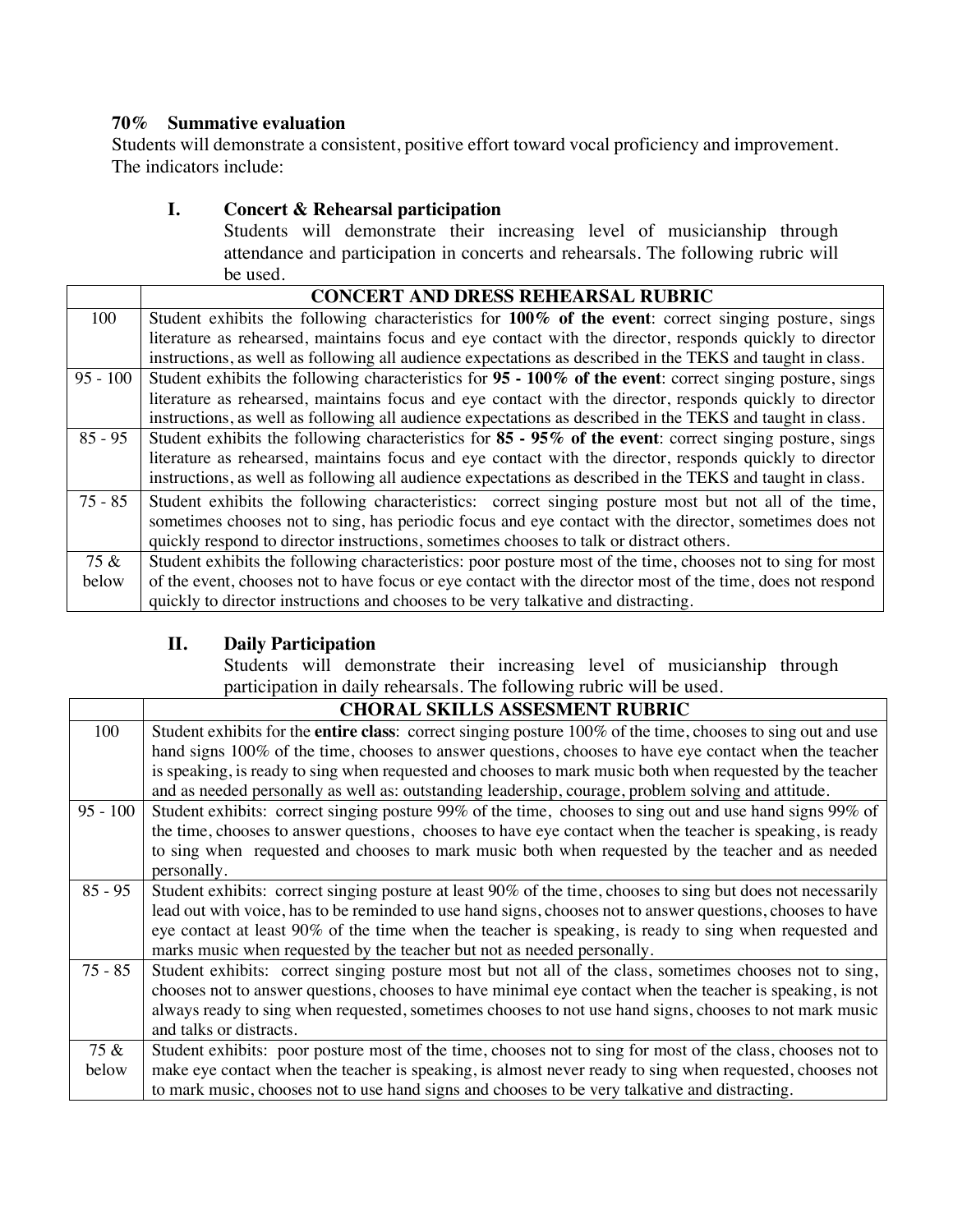#### **30% Formative evaluation**

Students will demonstrate a consistent, positive effort toward music theory proficiency and improvement. Grades will be determined through music theory workbook assignments and singing assessments.

#### **CONCERTS AND REHEARSALS**

According to the state of Texas, choir is a performing organization, and therefore **concert and rehearsal attendance is essential and required**. Concerts/rehearsals are considered curricular, not extra-curricular; therefore, attendance is mandatory. Concerts are an extension of what is taught in class and the culmination of your everyday rehearsal. **A grade will be given based on attendance, punctuality, performance and adhering to all concert/rehearsal guidelines.**

### **APPROVED ABSENCES FROM PERFORMANCES/REHEARSALS**

The only approved absences from performance/rehearsal as mandated by McKinney ISD are: personal illness, illness or death in the immediate family, religious belief conflict, or certain school-related conflicts. **NON-EMERGENCY DOCTOR'S APPOINTMENTS ARE NOT APPROVED ABSENCES FROM SCHEDULED REHEARSALS OR CONCERTS!!!** The student should notify the director well in advance of the absence, if at all possible. In order to be considered approved and avoid a grade reduction, the student MUST BRING A WRITTEN NOTE OF THE ABSENCE FROM THE PARENT THE FIRST DAY RETURNING TO CLASS AFTER THE PERFORMANCE. The student will "make-up" the absence from the performance by singing one of their concert songs and completing the alternative assignment. **It isthe student's responsibility to record and submit their performance and return their alternative assignment within one week of the concert date. Failure to do so will result in a zero for the grade.**

#### **UNAPPROVED ABSENCES FROM PERFORMANCES/REHEARSALS**

Absences from performance/rehearsal due to ANY other reasons are considered unapproved. Since all performances are scheduled and on the calendar by the first day of school, it is the responsibility of the STUDENT AND PARENT to plan ahead to avoid conflicts. Common unapproved absences include, but are not limited to: lack of transportation, doctor's appointment, non-school related sporting or musical events, baby-sitting, family trips, or simply forgetting. Consideration will be given for extenuating circumstances for absences from rehearsals and performances. The student will "make-up" the absence from the performance by singing one of their concert songs and completing the alternative assignment for the maximum grade of 80. **It is the student's responsibility to record and submit their performance and return their alternative assignment within one week of the concert date. Failure to do so will result in a zero for the grade.**

#### **EXTRA REHEARSALS**

It is not possible to produce a quality performance without ample preparation. There will be times when rehearsals outside of class are necessary. In order for the entire group to benefit, all must be punctual in attendance. Although most before & after-school rehearsals are listed on the calendar, advanced notice will be given if extra rehearsals need to be added. **Students are responsible for all announcements posted and reminder flyers sent home by the director(s).**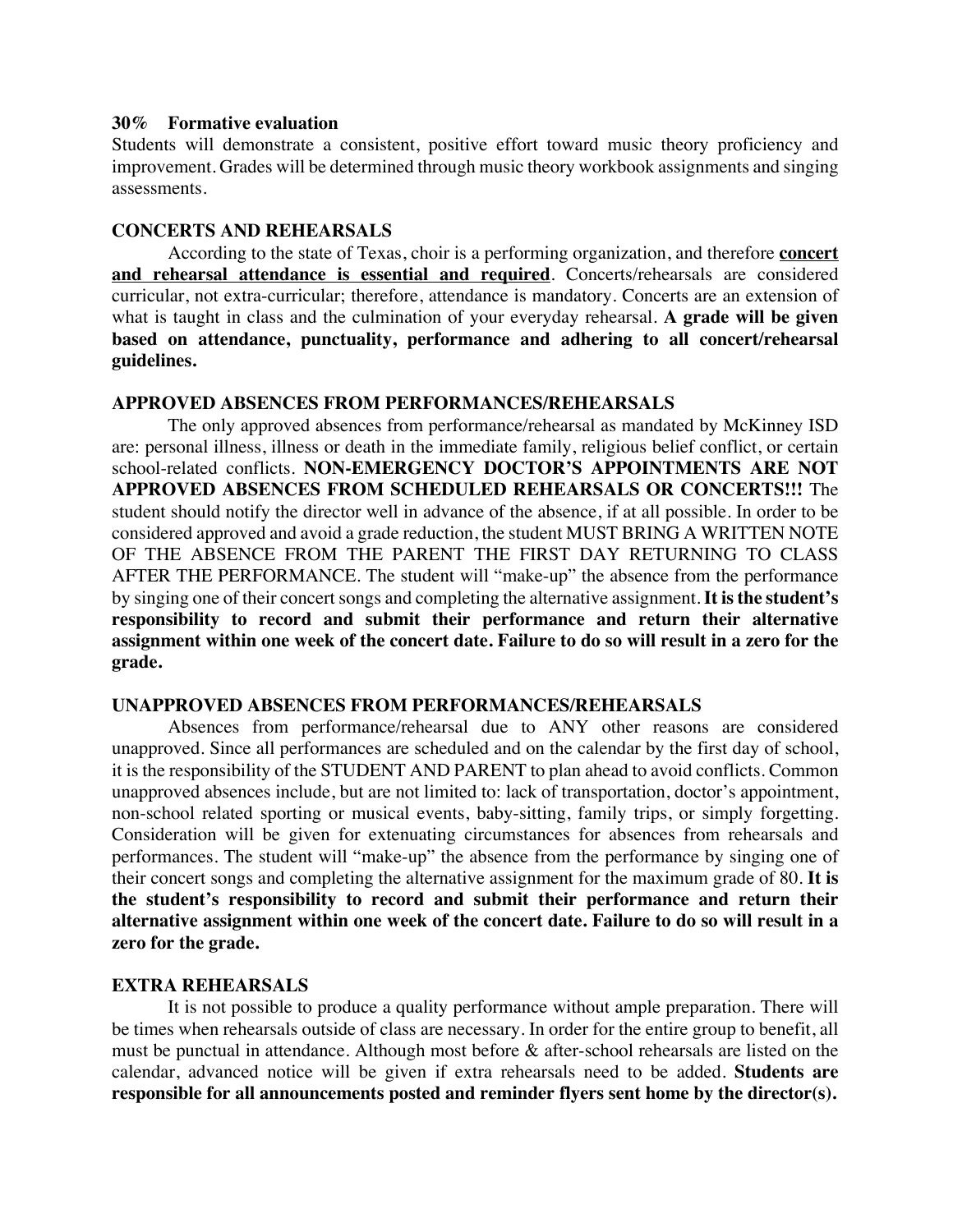# **FAUBION CHOIR SCHEDULE 2021 – 2022**

| 1 <sup>st</sup> Period | Bel Canto Treble (traditionally 7 <sup>th</sup> /8 <sup>th</sup> grade women)                   | $8:45-9:37$   |
|------------------------|-------------------------------------------------------------------------------------------------|---------------|
| 2 <sup>nd</sup> Period | Cambiata Tenor-Bass Choir (traditionally 7 <sup>th</sup> /8 <sup>th</sup> grade men) 9:41-10:36 |               |
| 3rd Period             | Bel Canto Treble (traditionally 7 <sup>th</sup> /8 <sup>th</sup> grade women)                   | 10:40-11:33   |
| 4 <sup>th</sup> Period | Bella Voce Treble (traditionally 7 <sup>th</sup> /8 <sup>th</sup> grade women)                  | 11:37-12:30   |
|                        | Lunch                                                                                           | $12:30-1:00$  |
| 5 <sup>th</sup> Period | Beginning Choir $(6th$ grade mixed)                                                             | $1:04-1:58$   |
| 6 <sup>th</sup> Period | Beginning Choir $(6th$ grade mixed)                                                             | $2:02 - 2:55$ |
| 7 <sup>th</sup> Period | Beginning Choir $(6th \text{ grade mixed})$                                                     | $2:59-3:52$   |
|                        | nata that thang is a chain system chaos magical at Fordrian. In andon to smaoly to any of the   |               |

Please note that there is a choir every class period at Faubion. In order to speak to one of the choir directors or to schedule a conference, please send an email first and we will be in touch within 1 school day, if not sooner.

# **MATERIALS AND FEES**

The Faubion Choir annual membership fee for all choirs this year is \$30. This fee covers one Faubion Choir T-shirt (worn for concerts and socials), one binder with dividers, pencil pouch and two pencils, music, and online subscription fee for theory/sight-reading assignments (to be used for individual assessments). Checks should be made out to "Faubion Choir" or you can pay online through LUDUS. Fees are due with your CHOIR MEMBERSHIP FORM (to be completed online) and are NON-REFUNDABLE. If this fee is a financial burden, please contact one of the directors prior to the due date. The choir fee does not cover additional socials off campus, like Six Flags or Main Event. Students (7<sup>th</sup> and 8<sup>th</sup> grade only) who plan to participate in Solo and **Ensemble** (\$20) and/or the **All-Region** audition process (\$20) can expect to pay additional fees.

# **CONCERT ATTIRE**

Appropriate performance attire for formal and informal concerts is implied in the Texas Essential Knowledge and Skills for Music related to public performance, performance etiquette and evaluation criteria. All Faubion issued uniforms must be returned by the end of the school year in the garment bag provided or a \$75 fee will be charged to cover the costs of replacement.

**6th Grade choir uniform** All beginning choir students will wear their choir shirt (included in your program fee) with jeans and closed-toed shoes.

 $7<sup>th</sup>$  & 8<sup>th</sup> grade choir uniform All 7<sup>th</sup> & 8<sup>th</sup> grade singers will wear their choir shirt (included in your program fee) with jeans and closed-toed shoes for the Fall Concert and Pop Show. For formal concerts, one of the two options available below will apply.

**BLACK long-sleeved, button-down, dress shirt** (school provided and cleaned) tuckedin with pressed **BLACK dress slacks** (student provided) and a belt (student provided). No blue jeans or cargo pants! **BLACK dress shoes with BLACK dress socks** (student provided). No flip flops or athletic shoes! Tie and garment bag will be provided. Please see the director(s) if you need assistance obtaining this uniform.

#### **OR**

**BLACK concert dress** (school provided and cleaned) and **BLACK flat dress shoes,** with no heel. No flip flops, athletic shoes, or flashy jewelry. Garment bag will be provided. Please see the director(s) if you need assistance obtaining dress shoes.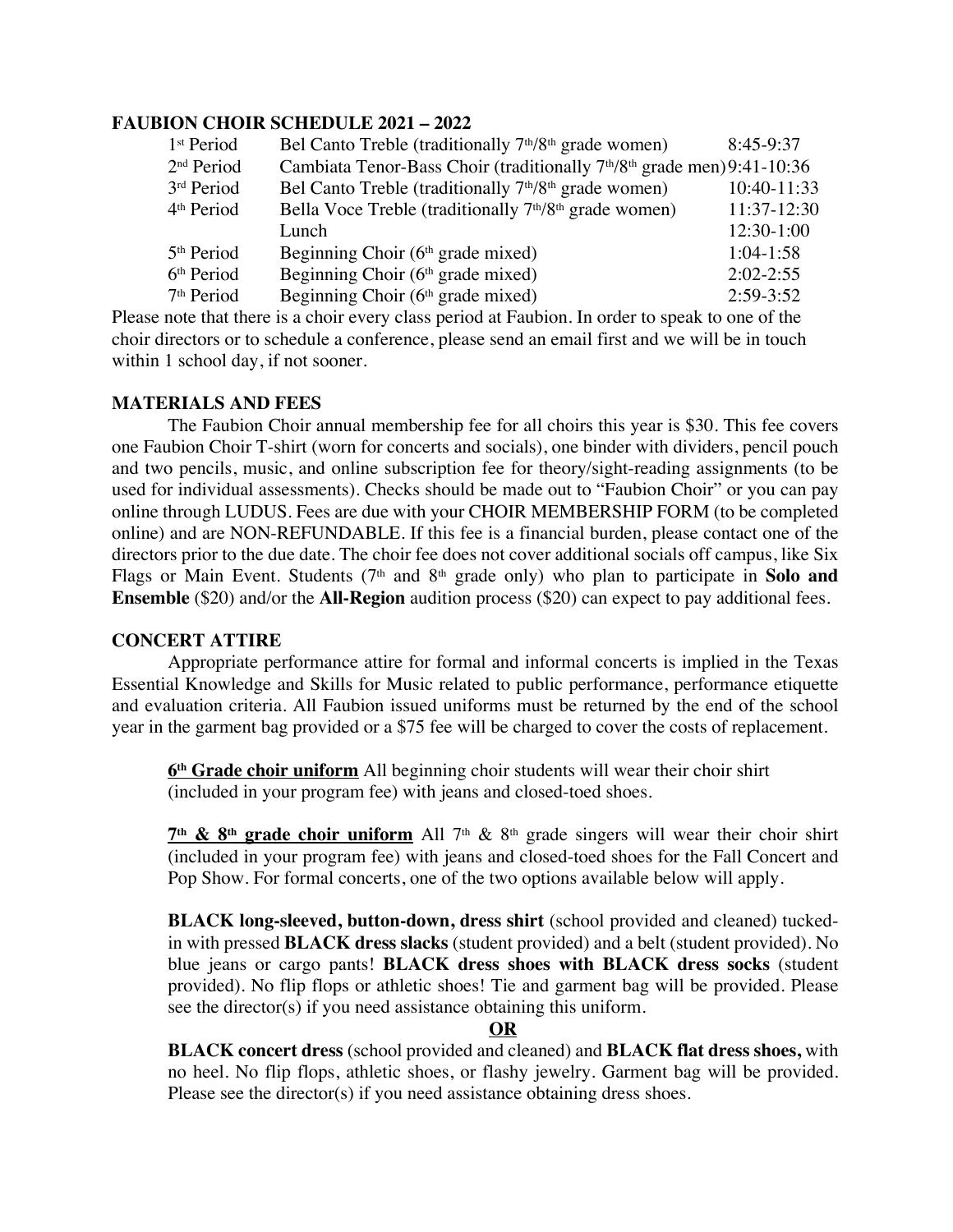#### **SYNERGY & RHAPSODY**

In addition to the Faubion Choirs,  $8<sup>th</sup>$  grade choir students will be awarded the opportunity to audition for the featured show choirs. Auditions will occur within the first few weeks of each school year. SYNERGY will include female and male singers who are also members of another Faubion Choir. RHAPSODY will include only female singers who are also members of another Faubion Choir. Singers chosen for **SYNERGY** or **RHAPSODY** will incur an additional \$15 fee to cover their T-shirt and additional music and will rehearse outside of school hours. Singers will only be chosen for one show choir or the other, not both.

#### **PRIVATE VOICE LESSONS**

The MISD private lesson program exists as a means for all students to better their musical skills by working with a professional musician who specializes in an individual discipline. The skills necessary to excel as a musician can only be attained with considerable work beyond the classroom. Private lessons guide the student along this path. Each lesson will cost \$24.00. All private lesson payments are the responsibility of the student and must be paid **in advance.**  Payments are made directly to the private lesson teacher. Teachers are instructed not to teach a lesson for which payment has not been received. Private Lesson teachers are responsible for tracking lesson payments and are required to issue a receipt for payments made by the student. Non-payment, returned checks, or repeated late payments are grounds for dismissal from the private lesson program.

The private instructors are regarded by MISD as private contractors. They are well-trained professionals and will adhere to all MISD regulations and guidelines. The director will supervise all aspects of the private lesson program. All private lesson teachers have undergone and cleared an extensive criminal history background check. The private lesson instructor will provide each family a copy of their absence and payment policies.

#### **ELIGIBILITY**

Choir activities are governed by the policies of the MISD Board of Trustees, Texas Education Agency, University Interscholastic League, Texas Music Educators and Faubion Middle School. An eligibility calendar is available upon request. Texas Education Agency's "nopass/no play" rules govern all "extra-curricular" activities such as All-Region choir audition/concert and certain choir trips. Students must earn a grade of 70 or above in all classes to maintain eligibility status. All teachers are available for tutoring to help a student be successful. Other details concerning eligibility will be communicated regularly in class and via choir email notifications and Remind 101 texts. Please read the MISD Student Co-Curricular/Extra-Curricular Guidelines as well as the MISD Co-Curricular/Extra-Curricular Random Drug/Alcohol Testing Policy (see below).

#### **OFF-CAMPUS TRAVEL**

There will be occasions when we will travel as a group off-campus. Detailed information regarding the event will be sent home in advance of these trips. The Transportation Release form you will complete with your membership form grant permission for travel through the entire school year. Students who fail to comply with the rules, expectations, and/or director's instructions will receive appropriate consequences. Once the student leaves campus with the choir, they must remain with the choir until the group returns to the campus. If parents desire their child to travel by alternative means to or from an event where school transportation is provided, an Alternative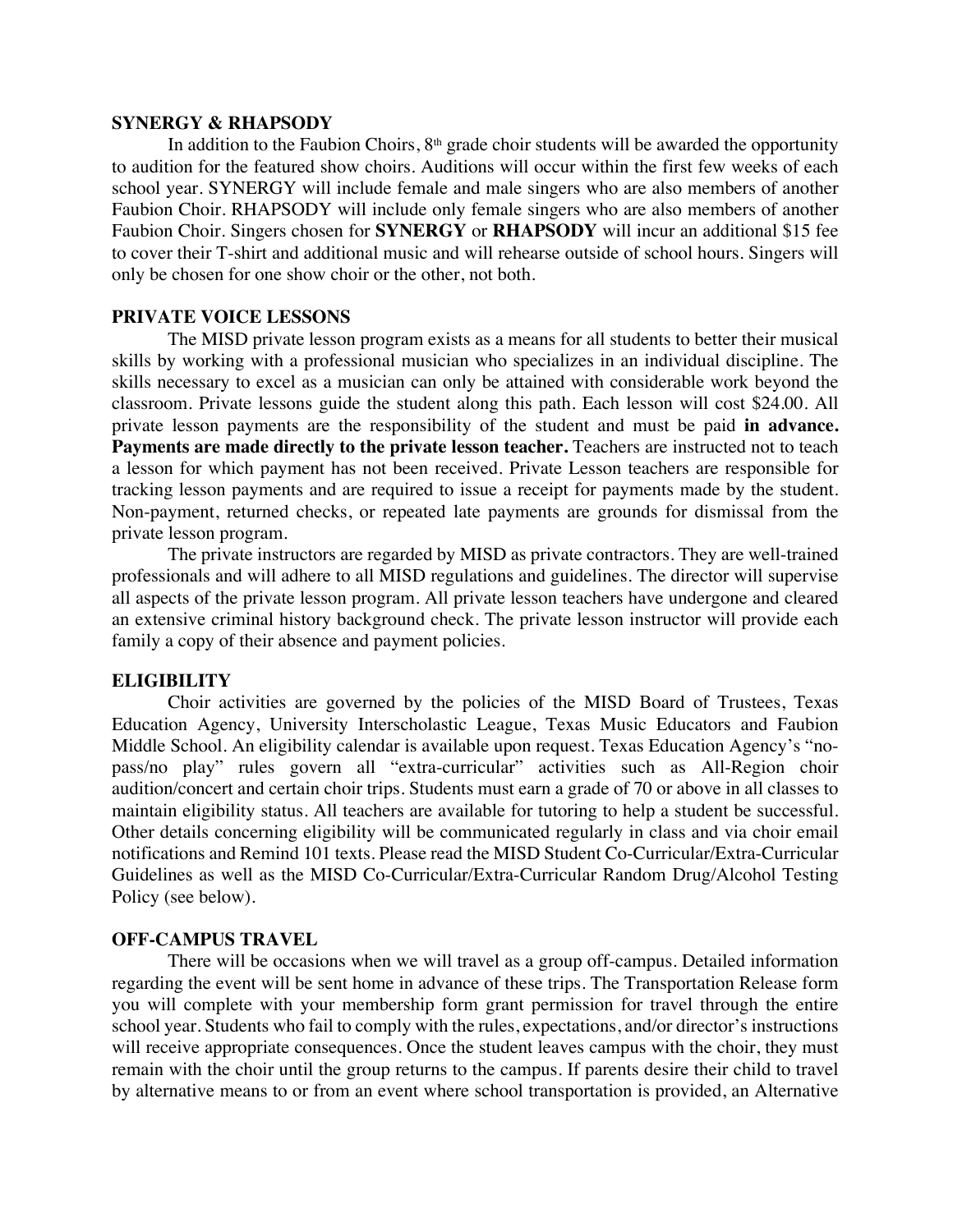Method of Travel form must be on file with their director before departing for the event. A handwritten note or verbal authorization cannot be used in place of an Alternative Method of Travel form. **Students who are not promptly picked-up after a choir social event will not be invited to future choir social events.**

#### **PARENT VOLUNTEERS**

Parent volunteers are an important part of the success of the FMS Choirs. Please complete the online MISD Volunteer Application (website below) as well as the Google form at www.faubionchoir.com/volunteer. Upon receiving your application approval, share a copy of it with us so that we may know who is approved for working with the students. MISD prohibits all unapproved volunteers from serving. Volunteer background checks must be completed by parents wishing to serve each year.

http://www.mckinneyisd.net/departments/communications/volunteer\_application/

#### **MISD CO-CURRICULAR/EXTRACURRICULAR STUDENT GUIDELINES**

The principal has the responsibility and authority to ensure that all violations of the Co-Curricular/Extracurricular Contract ("Contract") are thoroughly investigated, decisions are made on the based on the facts and that all students across all organizations are dealt with in a consistent manner. The role of the sponsor is to report suspected violators, participate in the investigation as required by the administration, assist with decisions regarding violations and/or disciplinary action, and to enforce the sanctions laid out in these guidelines.

The following guidelines will be enforced consistently among all students in all cocurricular/extracurricular student groups, organizations, and/or sports. In the event that evidence is presented to the administrator which the administrator finds is substantiated, the administrator will enforce these guidelines. The campus administrator or designee will also evaluate regular disciplinary consequences in accordance with the McKinney ISO Student Code of Conduct. To participate in co- curricular/extra-curricular activities, students are expected to sign the Contract at the beginning of each school year or at the time of the student's enrollment in the District if the student enrolls following the first day of school for the school year in which they are participating in co-curricular/extracurricular activities. The "Contract" is effective from the date of signature until the first day of instruction for the following school year.

Appeals of the Co-Curricular/Extracurricular Contract are handled in accordance with FNG(LEGAL) and FNG(LOCAL).

**Removal from the co-curricular/extracurricular activity will begin the first day of contest and/or performance in which the student participates or the day determined by the sponsor and/or campus administrator.**

#### **Possible Violations**

- 1. Student engages in conduct that violates the co-curricular/extracurricular activity guidelines, as determined by the sponsor and/or campus administrator.
- 2. Student is not in the presence of his/her parents and is in a situation where alcohol, tobacco, or any prohibited substance is being used by, in the possession of, and/or in the presence of, other minors (including but not limited to field parties, keg parties and raves) and the student does not make an affirmative attempt to remove him/herself from the situation immediately.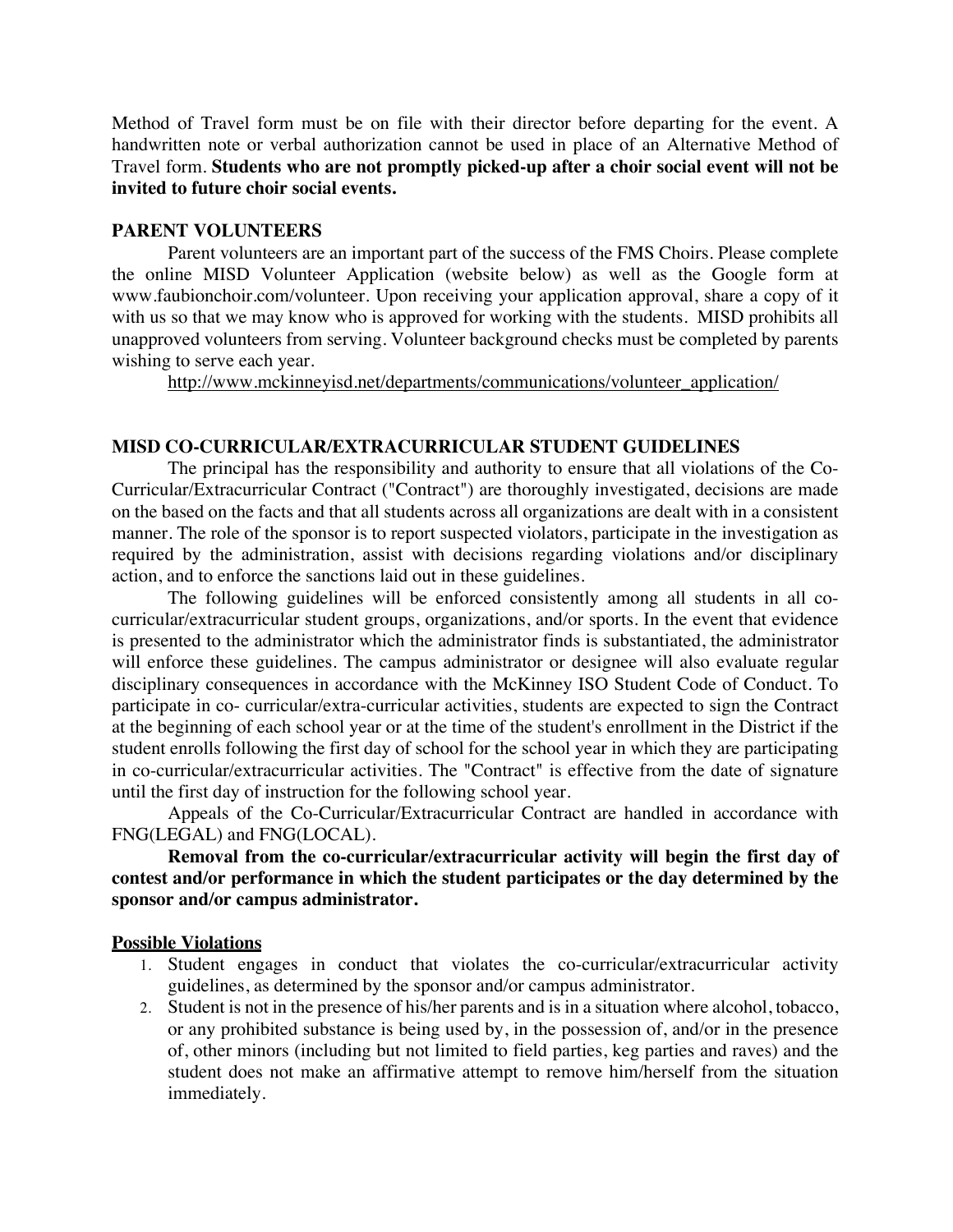- 3. Student is under the influence of, consuming, in possession of, delivery, provision, solicitation or sale of prohibited substances at a non-school function or student is charged or convicted for criminal behavior \*\* (including non-felony behavior), while at a nonschool related function (non-mandatory DAEP, non-expulsion offenses). It is not a violation of the MISD Co-curricular/Extra-curricular Contract to receive a routine traffic citation.
- 4. Student is in violation of a discretionary DAEP offense (as defined in the MISD Student Code of Conduct) which results in removal to the DAEP.
- 5. Student is in violation of a mandatory DAEP offense (as defined in the MISD Student Code of Conduct) that results in removal to the DAEP.
- 6. Student is in violation of an expulsion offense (as defined in the MISD Student Code of Conduct) and expelled and/or removed to an alternative placement (DAEP or JJAEP).

Applicable consequences include, but are not limited to, the consequences outlined below. The consequences may be assigned at the discretion of the sponsor and/or campus administrator in any order and/or combination. The sponsor and/or campus administrator will consider the criteria outlined in the *MISD Student Code of Conduct* in determining appropriate consequences.

- 1. Conference under the direction of the school principal/sponsor.
- 2. Removal from extracurricular activity for a period a period designated by the sponsor and/or campus administrator.\*
- 3. Removal from leadership role for the remainder of the school year.
- 4. Removal from extracurricular activity for a period equal to the number of school days assigned to the disciplinary alternative education program.\*\*
- 5. Appropriate disciplinary sanctions as outlined in the MISD Student Code of Conduct.
- 6. Removal from extracurricular activity equal to the number of school days expelled the JJAEP.\*\*
- 7. Referral for Risk Intervention Assessment with outside community agency and documentation of completion of assessment by the end of the length of time removed. Risk Intervention Assessment obtained will be at the student's own expense.
- 8. Documentation of attendance at designated number of counseling sessions with outside community agency. Counseling obtained will be at the student's own expense.

\* Discretion in the term of removal may be applied in the event of self-admission by the student. Self-admission is considered the action by which a student initiates a report of his/her own misconduct to his/her own assigned campus administrator or sponsor prior to notification by any third party to the athletic director, program director, senior director of secondary curriculum, campus administrator, sponsor or coach.

\*\* All MISD Athletic Coaches and Athletic Directors follow the Texas High School Coaches Association Code of Ethics,

Article IX - Management of Felony Crime which states "It will be considered a breach of the Code of Ethics to willingly allow a student/athlete who is charged with and under indictment for a felony crime to participate in an athletic contest. This action should not be considered a presumption of guilt, but rather it affords the accused athlete the time and opportunity to clear his/her name. The student/athlete may be allowed to remain on his/her athletic team as a suspended member, but should not be allowed to represent his/her school or community in an athletic contest while under this suspension." For student athletes, in the event of conflict between the sanctions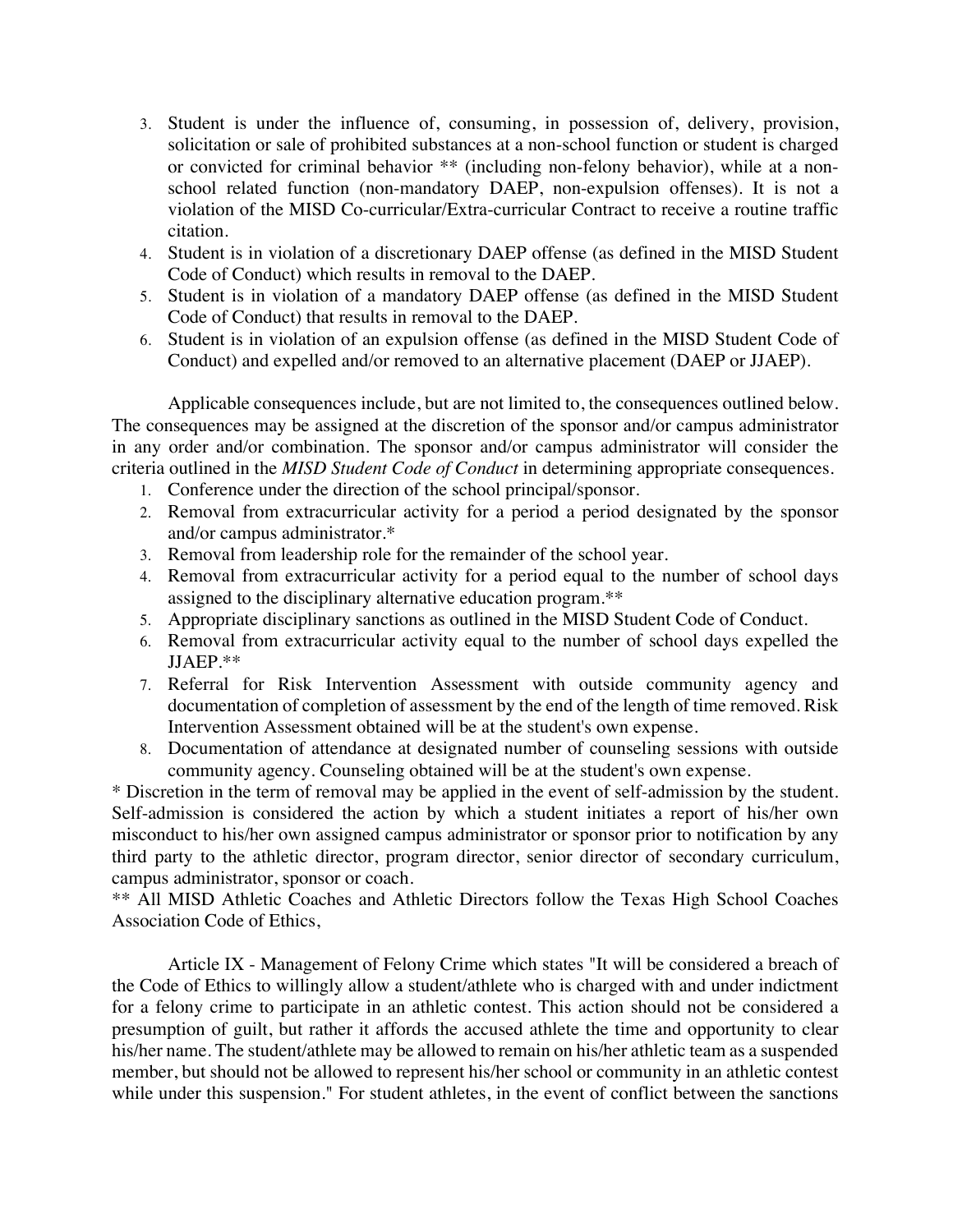imposed under section 2 of the Student Guidelines and the Texas High School Coaches Association Code of Ethics, Article IX - Management of a Felony, the Texas High School Coaches Association Code of Ethics, Article IX - Management of a Felony, will prevail.

# **MISD RANDOM DRUG/ALCOHOL TESTING POLICY**

The objectives for this program are:

- 1. To allow each student in programs subject to testing to make a commitment against drug/alcohol use.1
	- i. To provide a deterrent to drug/alcohol use for students in grades 7-12.
	- ii. To ensure the health and safety of students participating in an extracurricular activity.
	- iii. To provide a drug/alcohol education and counseling program for students who test positive for drug/alcohol use and for those students who are at risk for drug/alcohol use.
	- iv. To provide students with a tool to deal with peer pressure.
- 2. Students in grades 7-12 who participate in extracurricular activities will be required to submit to drug/alcohol testing consistent with this policy. For the purpose of this policy, extracurricular activities include, but are not limited to:
	- i. All UIL activities;
	- ii. School-sponsored student groups/clubs/organizations
	- iii. Student Council;
	- iv. All elected/appointed student officers;

Additionally, any student may voluntarily agree to participate in the drug testing program with the written consent of their parents/guardians and the payment of the proper drug/alcohol testing fees.

When the athletic director/sponsor/campus administrator has a reasonable suspicion that a student subject to the program is currently using drugs/alcohol, the athletic director or fine arts director may require the student to submit to a test under this policy. "Reasonable suspicion" means a suspicion of drug/alcohol use based on specific observations made by teachers/coaches/administrators/sponsors of the appearance, speech, or behavior of a student subject to this policy; the reasonable inferences that are drawn from those observations; and/or information of drug/alcohol use by a student subject to this policy supplied to school officials by other students, staff members, or patrons.

3. Prior to engaging in any extracurricular activity which is governed by this policy, a parent/guardian of a student, and the student, must both sign a written consent authorizing drug/alcohol testing of the student. Students who have reached the age of majority, or their disabilities of minority have been removed, will sign the written consent authorizing drug/alcohol testing of the student.

All students covered by this policy will be required to submit to random drug/alcohol testing. Random testing may be conducted at any time. Random testing may be conducted as determined by the Superintendent or the campus principal. The names of all eligible students will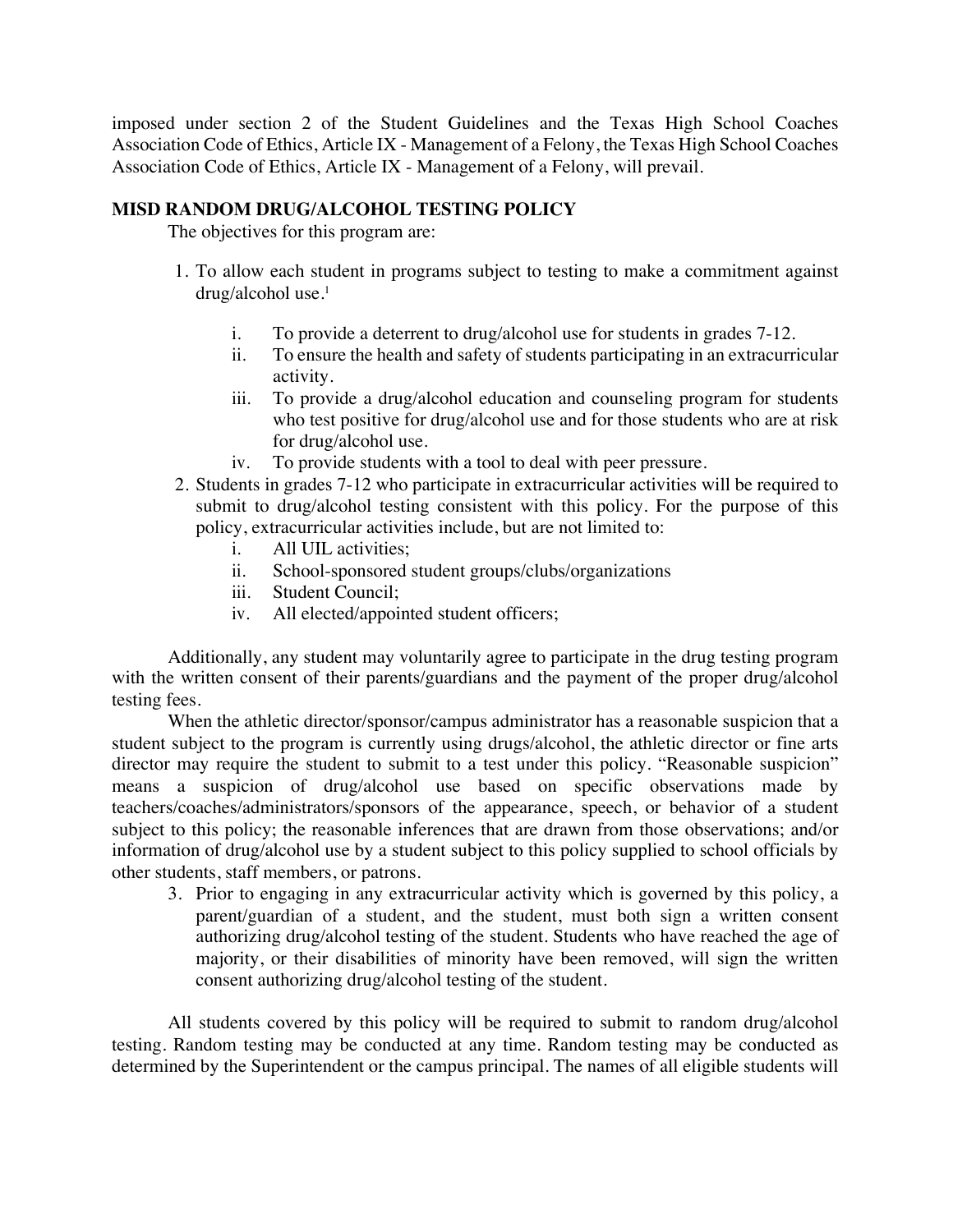be placed in a computer generated "pool". Random selections from that pool will be conducted by the testing service contracted by the District.

- 4. Drug/alcohol testing will be done by a nationally certified drug testing laboratory. The District will contract with a certified drug-testing laboratory. The laboratory will follow strict procedures for the chain of custody and access to test results. The laboratory will provide qualified collectors to oversee collection of specimens. The service will provide Medical Review Officer (MRO) services for the interpretation and verification of positive results. The MRO will report all test results to designated school officials. Results will not be provided either orally or in writing to any person who has not been designated by the district to receive results. The District reserves the right to test for prohibited/illegal substances, including but not limited to: alcohol, amphetamines, barbiturates, benzodiazepines, cannabinoids, cocaine, methadone, methaqualone, opiates, phencyclidine, steroids, other illegal or addictive drug and any adulterant.
- 5. Drug/Alcohol Testing will be performed by urinalysis in accordance with accepted practices and procedures as established by the certified drug/alcohol testing laboratory with whom the District contracts. Student privacy will be protected to the greatest extent possible during the collection and coding of urine specimens. Students will provide urine specimens in an empty restroom accompanied by an adult monitor of the same gender. Male students will produce a sample at a urinal, remaining fully clothed with their backs to the monitor. Female students will produce a sample in a closed stall. After the specimen is produced, it will be handed to the monitor.
- 6. Results of any drug/alcohol test will not be given to law enforcement authorities nor be used for any school district discipline, except as related to applicable activities noted in this policy. Access to written drug/alcohol results will be limited to the following:
	- i. Parent/Guardian
	- ii. Student
	- iii. Superintendent Designee

Access to verbal notification that a student has tested positive for drug/alcohol use will be provided to the following:

- iv. Principal
- v. Counselor
- vi. Coach/sponsor of the specific activity in which the student participates at the time of the positive test.

All information related to the testing or the identification of students as a user of illegal drugs/alcohol will be protected by the District and its employees, officers, and agents as confidential, unless otherwise required by law, in response to overriding public health and safety concerns, or as authorized by the parent/guardian or student. The District will destroy the records maintained under this policy in accordance with the District's records retention schedule.

7. If the drug test indicates positive results, the laboratory will immediately forward the results to its MRO. The MRO will contact the designated school official to report the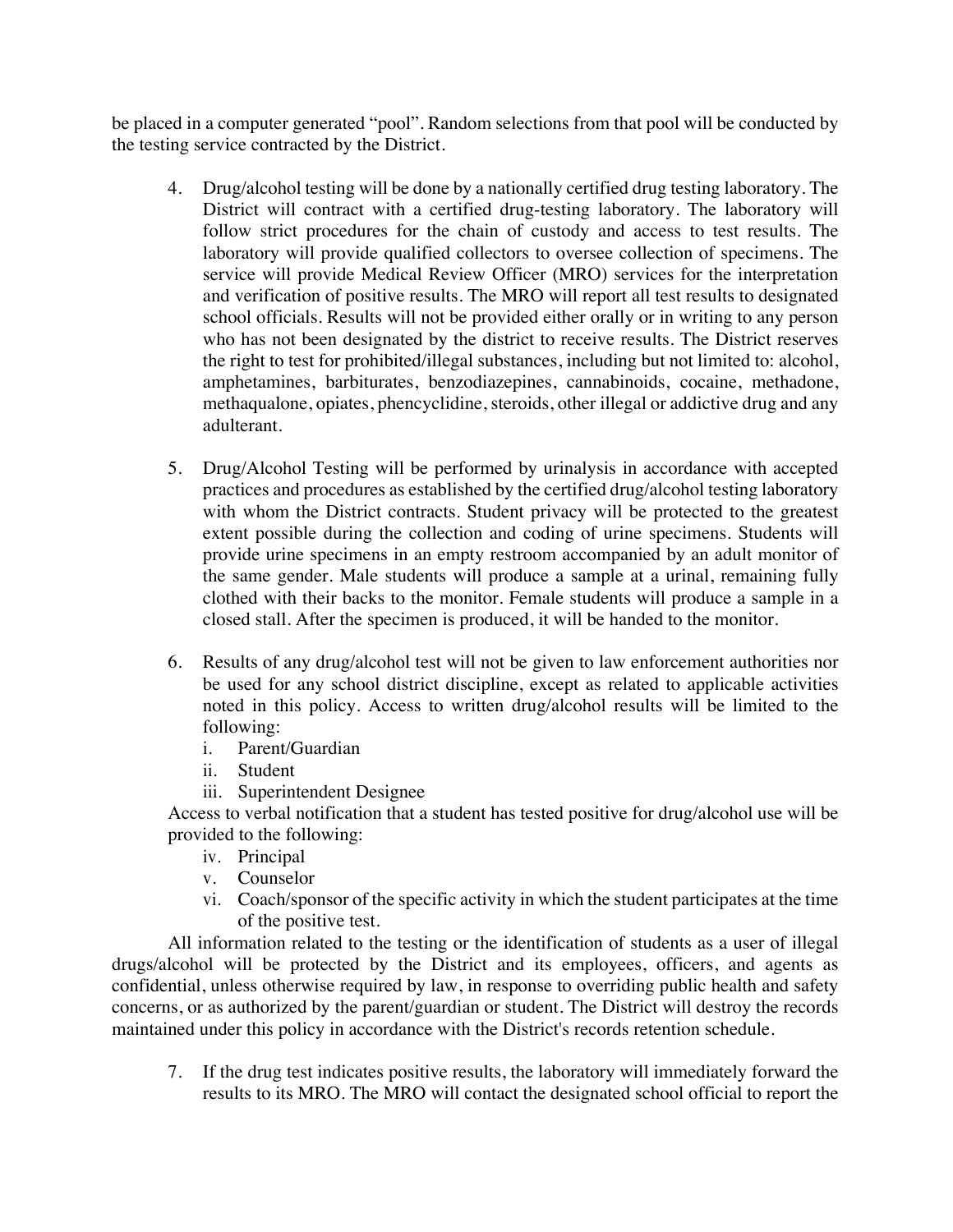positive result. The school official will contact the parent/guardian to determine if prescription medication or other legal substances may have caused the positive result. Information obtained from the parent/guardian will be provided to the MRO for review and issuance of his/her determination.

- 8. Students who are not involved in extracurricular activities, but who voluntarily participate in the district drug testing program with consent of their parent/guardian will be subject to the same consequences for positive tests as set out herein.
- 9. Students who stop participating in extracurricular activities during the school year must submit a letter to the principal requesting removal from the random drug testing pool.
- 10. Appeal of the consequences of a positive result must be filed with the District by the student or parent/guardian in accordance with District policies FNG (LEGAL) and FNG (LOCAL). During the time of any appeal, the consequences outlined herein will remain in effect including but not limited to, suspension and/or removal from all applicable extracurricular activities. If the appeal is resolved in favor of the student, the student will be immediately reinstated to the extracurricular activity. Any drug/alcohol test incident to an appeal, in which the parent/guardian requests retesting, the parent/guardian must submit the appeal within forty-eight (48) hours of confirmation and notification of the positive result. Retesting must be performed by a nationally certified drug/alcohol testing laboratory using the original positive sample, and will be done at the parent/guardian's expense.

1 The term "drug/alcohol'' for the purpose of this policy includes the definition outlined on page 38 of the *Student Code of Conduct:*

- Any controlled substance or dangerous drug as defined by state and federal law; without regard to amount, including but not limited to marijuana, any narcotic drug, hallucinogen, stimulant, depressant, amphetamine, or barbiturate; Alcohol or any alcoholic beverage;
- Any simulated controlled substance or dangerous drug;
- Any drug as defined by state and federal law without regard to amount;
- Any abusable volatile chemical substance for inhalation;
- Any prescription drug used in a manner not consistent with the prescription;
- Any other intoxicant or mood-changing, mind-altering, or behavior altering drugs, including pills and other over-the-counter stimulants and sedatives; or
- Any anabolic steroids.

# **Consequences of Positive Testing**

Consequences of a **FIRST** confirmed positive test result shall be as follows:

- 1. Required conference with parent/guardian and student.
- 2. Referral to a MISD approved counseling and/or drug education program for an assessment which will determine if a counseling and/or drug education program is needed for the student. The student must provide documentation of the assessment. If counseling and/or drug education program is recommended, the student must fulfill the recommendation of the counseling and/or drug education program, and provide documentation confirming completion of the program.